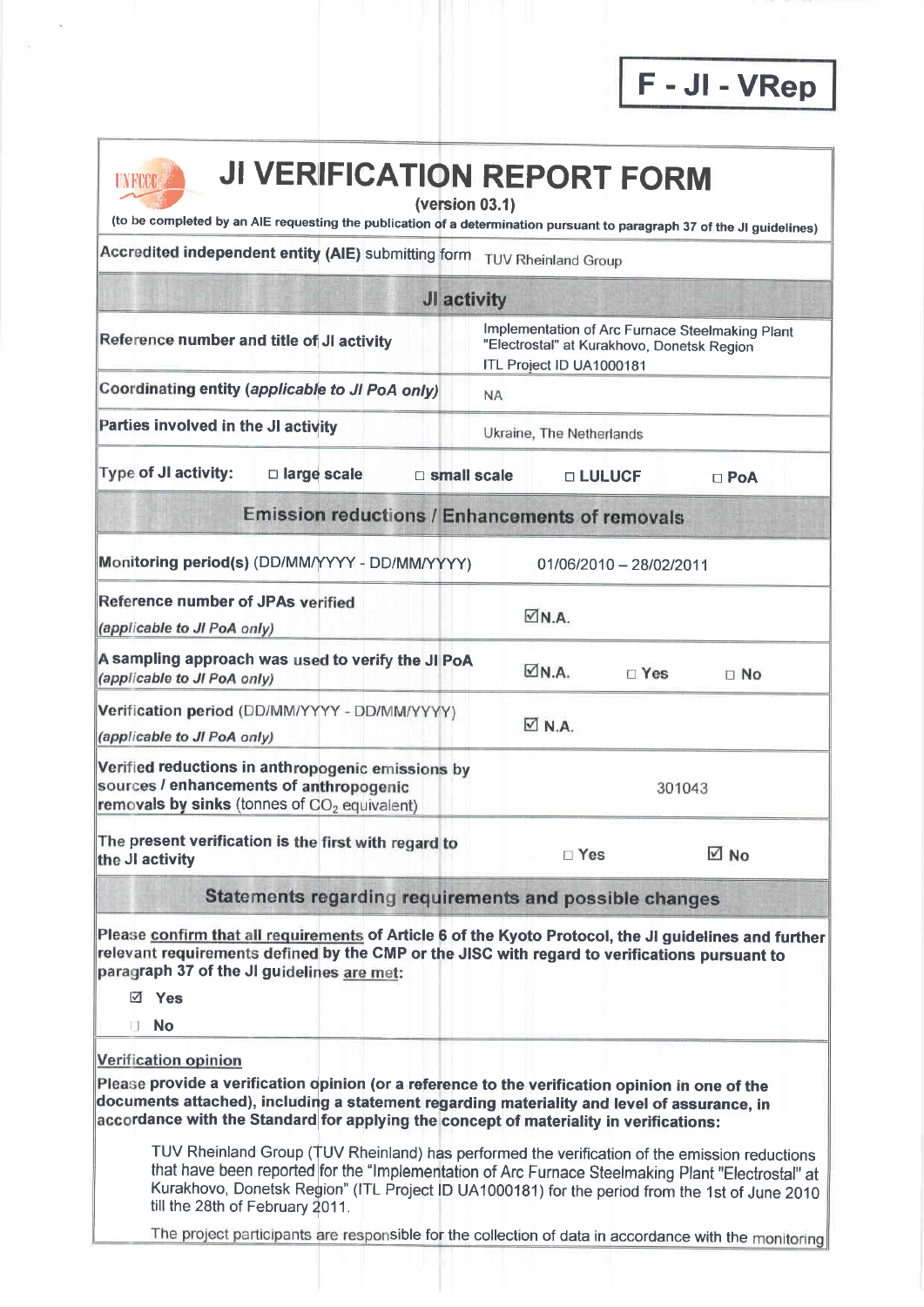plan and the reporting of GHG emissions reductions from the project.

It is TUV Rheinland's responsibility to express an independent verification opinion - conclusion on the verified amount of emission reductions from the project.

TUV Rheinland has conducted the verification on the basis of the monitoring plan contained in the registered Project Design Document Version 2.0 dated 27th of May 2010 and the Monitoring Report Version 2.0 dated 19 Aprit 2011.

The verification included the assessment of:

- Project implementation in accordance with the Project Design Document (PDD);
- Compliance with the monitoring plan;

Calculation of emission reductions and expression of a conclusion with a reasonable level of assurance about whefher the reported GHG emission reduction data are accurate and free of material errors, omissions, or misstatements;

Quality and management of data and verification that reported GHG emission reductions data is sufficiently supported by evidence.

TUV Rheinland's verification approach draws on an understanding of the risks associated with reporting of GHG emission data and the controls in place to mitigate these. TUV Rheinland planned and performed the verification by obtaining evidence and other information and<br>explanations that TUV Rheinland considers necessary to give reasonable assurance that reported GHG emission reductions are fairly stated, accurate and free of material errors, omissions, or misstatements.

In our opinion the GHG emissions reductions of the "Implementation of Arc Furnace Steelmaking Plant "Electrostal" at Kurakhovo, Donetsk Region" (ITL Project ID UA1000181) for the period from the 1st of June 2010 till the 28th of February 2011 are fairly stated, accurate and free of material errors, omissions, or misstatements in the Monitoring Report Version 2.0 dated 19 April 2011.

The GHG emission reductions were calculated correctly on the basis of the monitoring plan contained in the registered Project Design Document Version 2.0 dated 27th of May 2010.

TUV Rheinland Group is able to verify that the emission reductions from the "Implementation of Arc Furnace Steelmaking Plant "Electrostal" at Kurakhovo, Donetsk Region" (ITL Project ID UA1000181) for the period from the 1st of June 2010 till the 28th of February 2011 amount to 301043 tonnes of CO2 equivalent.

| The project design was revised after the<br>determination has been deemed final                                                                                                           | $\sqcap$ Yes                |            | ⊠ No      |  |
|-------------------------------------------------------------------------------------------------------------------------------------------------------------------------------------------|-----------------------------|------------|-----------|--|
| If yes, please list all revisions to the project design<br>and express a determination opinion (or provide a<br>reference to an attached document containing the<br>required information) | $\Box$ N.A.                 |            |           |  |
| If project design was revised, please confirm that<br>conditions defined by paragraph 33 of the JI<br>guidelines are still met                                                            | $\boxtimes$ N.A.            | $\Box$ Yes | $\Box$ No |  |
| If project design was revised, please confirm that<br>the changes do not alter the original determination<br>opinion                                                                      | $\nabla N.A.$               | $\Box$ Yes | $\Box$ No |  |
| If project design was revised, please confirm that:                                                                                                                                       |                             |            |           |  |
| (a) Physical location of the project has not<br>changed                                                                                                                                   | $\boxtimes$ N.A.            | $\Box$ Yes | $\Box$ No |  |
| (b) If emission sources have changed, they are<br>reflected in an updated monitoring plan                                                                                                 | $\nabla$ N.A.               | $\Box$ Yes | $\Box$ No |  |
| (c) Baseline scenario has not changed                                                                                                                                                     | $\overline{\triangle}$ N.A. | $\Box$ Yes | $\Box$ No |  |
| (d) Changes are consistent with JI specific<br>approach or CDM methodology upon which<br>the determination was prepared for the project                                                   | $\boxtimes$ N.A.            | $\Box$ Yes | $\Box$ No |  |